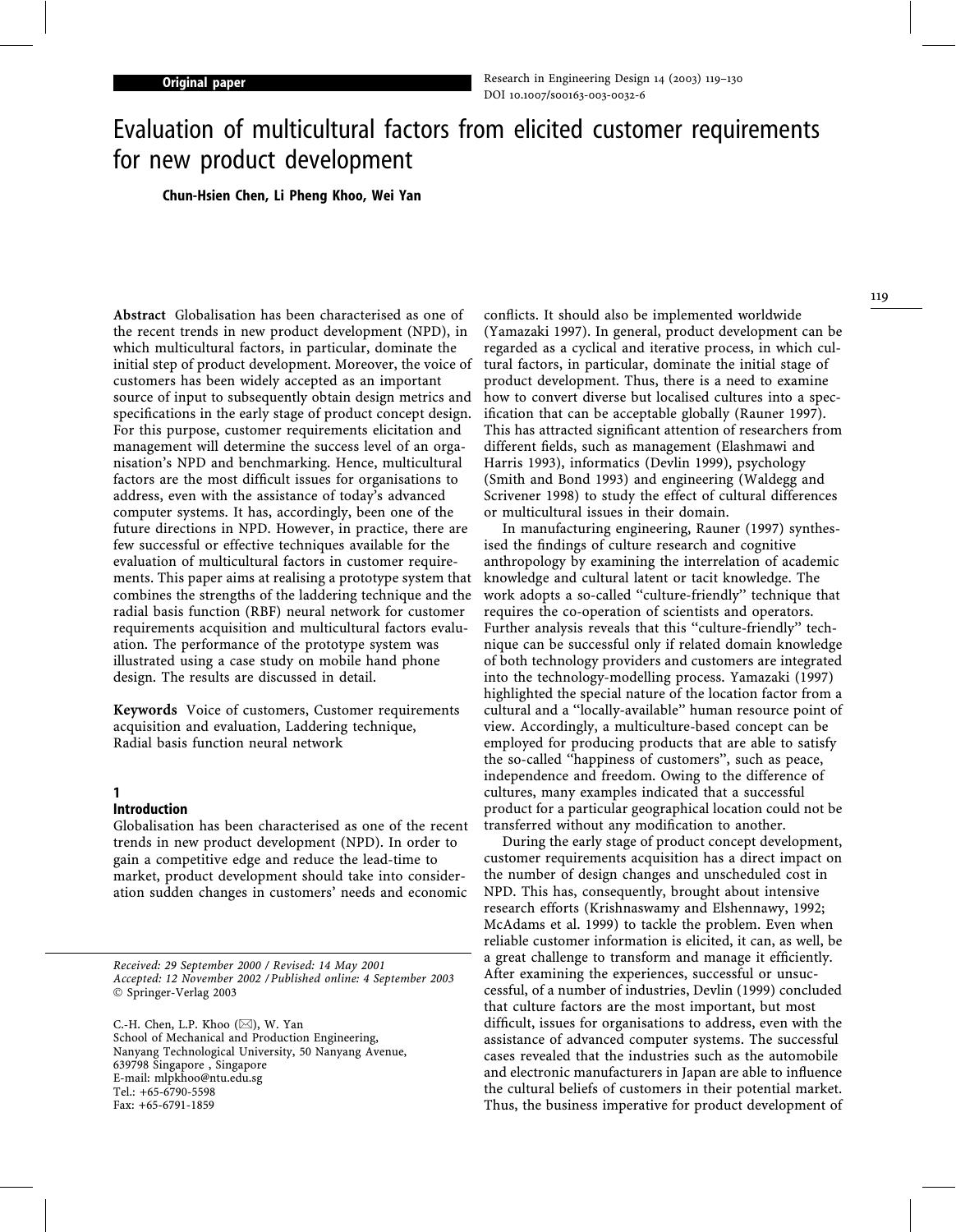a world-class organisation should focus on ''how customers do it'' rather than ''what customers do''.

Ito and Höft (1997) proposed a novel paradigm known as "Region- and Racial Traits-Harmonised (R<sup>2</sup>TH) product". The basic requirements of a  $R^2TH$  product include:

- Classifying the hierarchy of a  $R^2TH$  product that is dependent on the correlation between design attributes such as regional infrastructure, human and technological resources, life-style, language and customer delight. – Establishing an evaluation method to handle cultural

mindset related characteristics of a product.

It has also been established that the main barrier to realising a  $\mathbb{R}^2$ TH product lies in the difficulties in quantifying the human-nature-related factors, which include amenity, sensitivity, mentality and performance. As nature and regional differences are unlikely to disappear in the world, the nationality of customer is a key factor in multicultural product due to political, sociological and psychological reasons (Hofstede 1983). The gap between the economic nationality and industrialisation, standardisation of products is unavoidable because of the pressure received from the world market (Latouche 1996). Based on these understandings, Trompennars (1995) identified seven perspectives after studying the behaviour of fifteen thousand managers globally and established that these perspectives would help in characterising a so-called culturalisation process of product. The seven perspectives include:

- 1. The universal truth versus a particular instance.
- 2. Individualism versus collectivism.
- 3. Affective versus neutral relationship.
- 4. Specific versus diffuse cultures.
- 5. Achievement versus ascription.
- 6. Past present or future orientation.
- 7. External versus internal culture (nature orientation).

The different ways in which organisations consider these perspectives will have an impact on their global strategies of NPD. As a result, they need to take advantage of the diversity through reconciliation; otherwise, a poor product conceptualisation is likely to take place.

In order to capture and handle huge quantities of customer information in the information era from different nations and various customer groups with diverse preferences, cultures or interests, and to win a competitive edge in the global market, customer requirements acquisition and management become an important issue for world-class organisations to address. The clear elicitation of multicultural factors amongst these needs, in particular, will determine the success level of specific organisation's NPD and its competitiveness and benchmarking. It involves two important steps:

- 1. Obtaining the ''real'' voice of the customer (VoC).
- 2. Addressing the issue concerning culture-difference in customer requirements acquisition.

This paper describes a prototype system that combines the strengths of laddering, a customer requirements elicitation technique, and neural networks for customer

requirements acquisition and multicultural factors evaluation. The next section, Sect. 2, provides the details of the laddering technique and its implementation procedure. Section 3 presents a radial basis function (RBF) neural network for further customer requirements evaluation. Multicultural factors are extracted by the neural network. In Sect. 4, a case study is used to validate the prototype system. A detailed discussion on the results is provided. The last section, Sect. 5, summarises the main conclusions reached in this work.

#### 2

#### Customer requirements acquisition using the laddering technique

#### 2.1

#### Background

Customer requirements acquisition is frequently used as the first stage in product concept development, where affinity diagram (KJ method) and analytic hierarchy analysis (AHP) techniques are employed, in conjunction with quality function deployment (QFD) to elicit customer requirements (Burchill and Fine 1997; Fung et al. 1998). However, such an approach still possesses some limitations:

- The so-called subjective ''natural grouping'', to a large extent, is decided by domain experts.
- The domain elicited from customer requirements is limited in terms of coverage.
- Effective means to organise original customer requirements are scarce.

Laddering is a structured questioning methodology derived from Kelly's repertory grid technique (Kelly 1955). It was initially developed by Hinkle (1965) for classifying the relations between the constructs and organising them into hierarchical relations. Similar to other ''contrived'' knowledge elicitation techniques such as repertory grid and sorting techniques, it originated in psychology (Shadbolt and Burton 1989). It has also been applied with increasing frequency in the field of knowledge and requirements acquisition in recent years, as well as used as a ''technique'' in its original form (a predefined interview) (Boose and Bradshaw 1988) and in the form of ''tools'' (a computerised system) (Fransella and Bannister 1977). As such, laddering has been developed to associate with more ''non-contrived'' or ''natural'' techniques such as interviewing and self-report (McGeorge and Rugg 1992).

Compared with the aforementioned other techniques, there are a number of advantages of using the laddering technique (Corbridge et al. 1994).

– Laddering is more effective than other elicitation techniques. It is able to generate more rules and relevant clauses than sorting, that is, more "gains"; it has a wider coverage of the domain in question than interviewing, that is, more complete; and it requires less "effort" in terms of mean total time for elicitation and coding than self-report.

120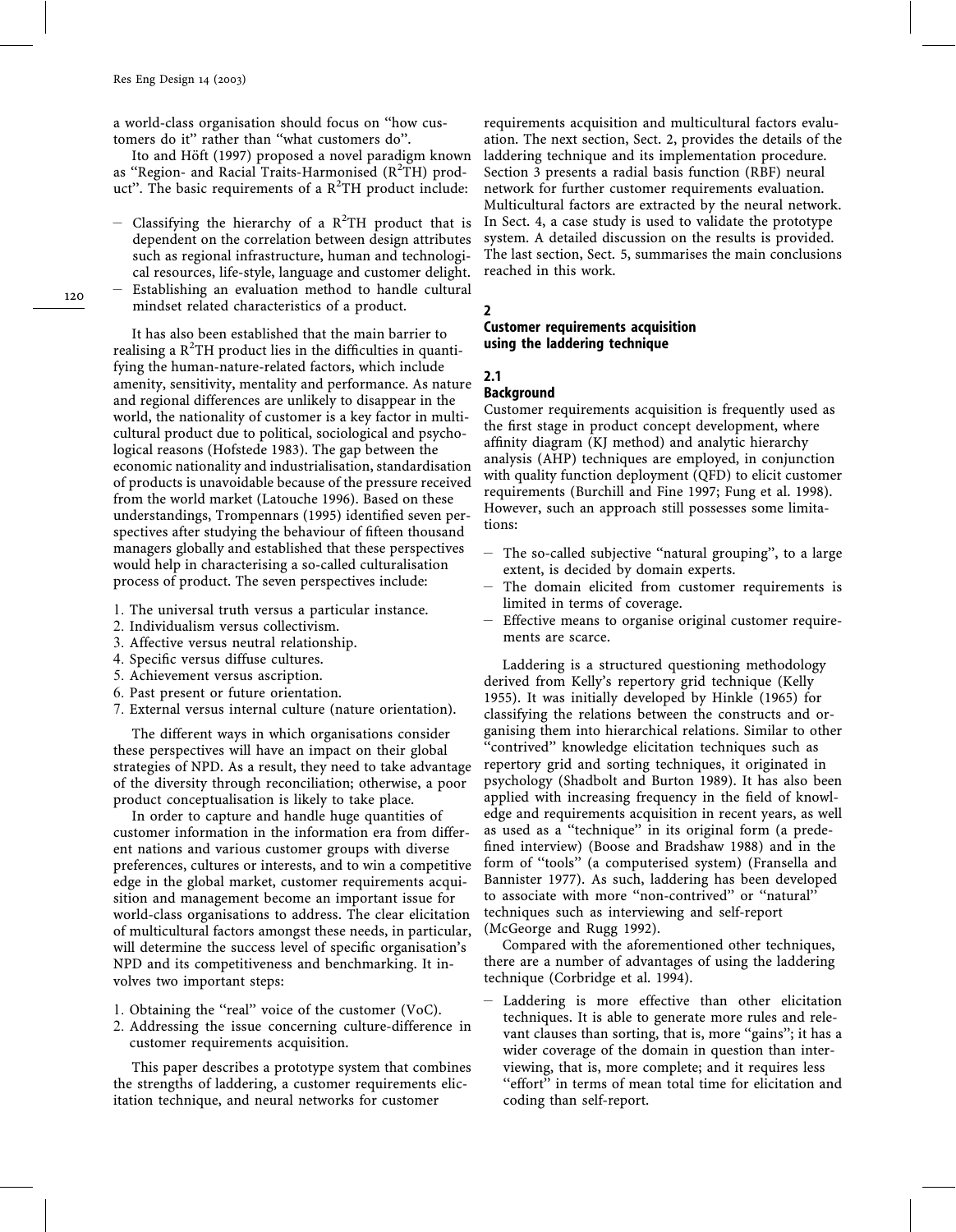- requires less effort to transform output into alternative formats ("part-of" or "is-a" hierarchies).
- Laddering possesses more focused ''control'' in terms of signal/noise ratio over the direction of elicitation for process automation than other techniques.
- Laddering imposes more categorical hierarchies or discrete classes than the repertory grid.

#### 2.2

#### The laddering technique

Laddering resembles a form of structured interview in which the interviewer uses a limited set of standard questions to elicit respondent (customer) requirements. It is based on the assumption that respondent requirements are organised as a polyhierarchy, that is, a multidimensional or multifaceted set of hierarchies. Laddering provides a structure for the elicitation of information using a "facet", which is a convenient way to describe individual hierarchy and decomposition requirements. Table 1 shows the definitions of terminology used in the laddering technique. Based on the work by Rugg and McGeorge (1995), an improved procedure of the laddering technique for customer requirements elicitation in product concept development is summarised as follows (Khoo et al. 2002).

Step 1. Selecting/faceting a seed item. An interviewer or domain expert first selects a seed item, which is a point within the domain in question, from any level within the hierarchy. For example, any facet, imposed construct or verbatim construct, can be selected as a seed item. It is recommended that several sessions be conducted, each time for a ''facet'' or ''dimension'', e.g. a specific imposed construct.

Step 2. Preparing/phrasing the probes. The interviewer uses probing questions to move around the structure embedding the seed item. Some of the frequently used probes or phrasings include ''is-a'', ''has-goal'' and ''partof''.

Step 3. Directing/levelling the semantics. Different prompt is recommended to alter the direction once laddering is not possible to go any further in a particular direction, so-called "bottoming out" or "topping out".

Step 4. Decomposing/classing the explanations. Explanations are then decomposed recursively until terms such as classes, attributes and entities bottom out, the depth of which can be treated as an indication of requirement complexity, also known as elucidatory depth.

Step 5. Recording/coding the sessions. Several coding methods are available for laddering, including paper record, graphic representation and pseudo-production

– Compared to self-report and interview, laddering rule. Appropriate labelling that displays the names of classes and attributes is advisable.

> Step 6. Analysing/post-processing the results. This enables the elicitors to gain insights into the results of laddering. Quantitative analysis can be employed to post-process the results obtained.

#### 3

#### Elicitation of multicultural factors in NPD using neural networks

#### 3.1

#### Framework of a prototype system

After the laddering process for customer requirements elicitation, verbatim constructs are accordingly obtained. Meanwhile, imposed constructs are also elicited due to the multilevel architecture of the laddering process. It is a well-known fact that verbatim constructs usually contain ambiguity, and subjective and qualitative inherence with overlaps and conflicts. Laddering alone is poor at handling concepts that are fuzzy and have no clear-cut boundary between sets of objects (Rugg and McGeorge 1995). As such, it is imperative to evaluate further the customer requirements information elicited from the laddering technique. However, the customer perspective is usually non-linear and overlapping. It cannot be effectively solved by a simple linear function (Nilson 1995). In this respect, neural networks present a logical alternative for recognising the patterns of customer requirements according to various multicultural factors. In this work, a neural network approach to process further the information obtained from laddering is proposed and implemented as part of a prototype system (Fig. 1).

As shown in Fig. 1, the prototype system integrates four processes, namely interview, laddering, repertory grid and neural network recognition, together. The laddering process is combined with an interview that aims at eliciting verbatim constructs of customer requirements, as well as the imposed constructs in a multilevel hierarchy (supposing that an N-dimensional respondent set exists). To allow the prototype system to perform qualitative evaluation, the repertory grid process is included. The process requires customers to define the importance ratings on each elicited verbatim construct (assumed as an M-dimensional construct array) based on some kind of predetermined scheme such as "1" stands for the least importance while ''10'' represents the most importance. Upon completion, an  $M \times N$  matrix (with *M*-dimensional verbatim constructs and N-dimensional respondents) can be input into a radial basis function neural network. Thus, there are several matrices for each imposed construct, that is, the respondents should grade the same verbatim construct each time in relation to different imposed

Table 1. Definitions of terminology used in laddering technique

| Terminology        | Definition                                                           | Example               |  |  |
|--------------------|----------------------------------------------------------------------|-----------------------|--|--|
| Verbatim Construct | An attribute used by an individual to describe something             | Ease of use           |  |  |
| Imposed Construct  | The high-level attribute abstracted from the superordinate construct | Usability             |  |  |
| Facet              | The viewpoint used for a particular set of classifications           | Product functionality |  |  |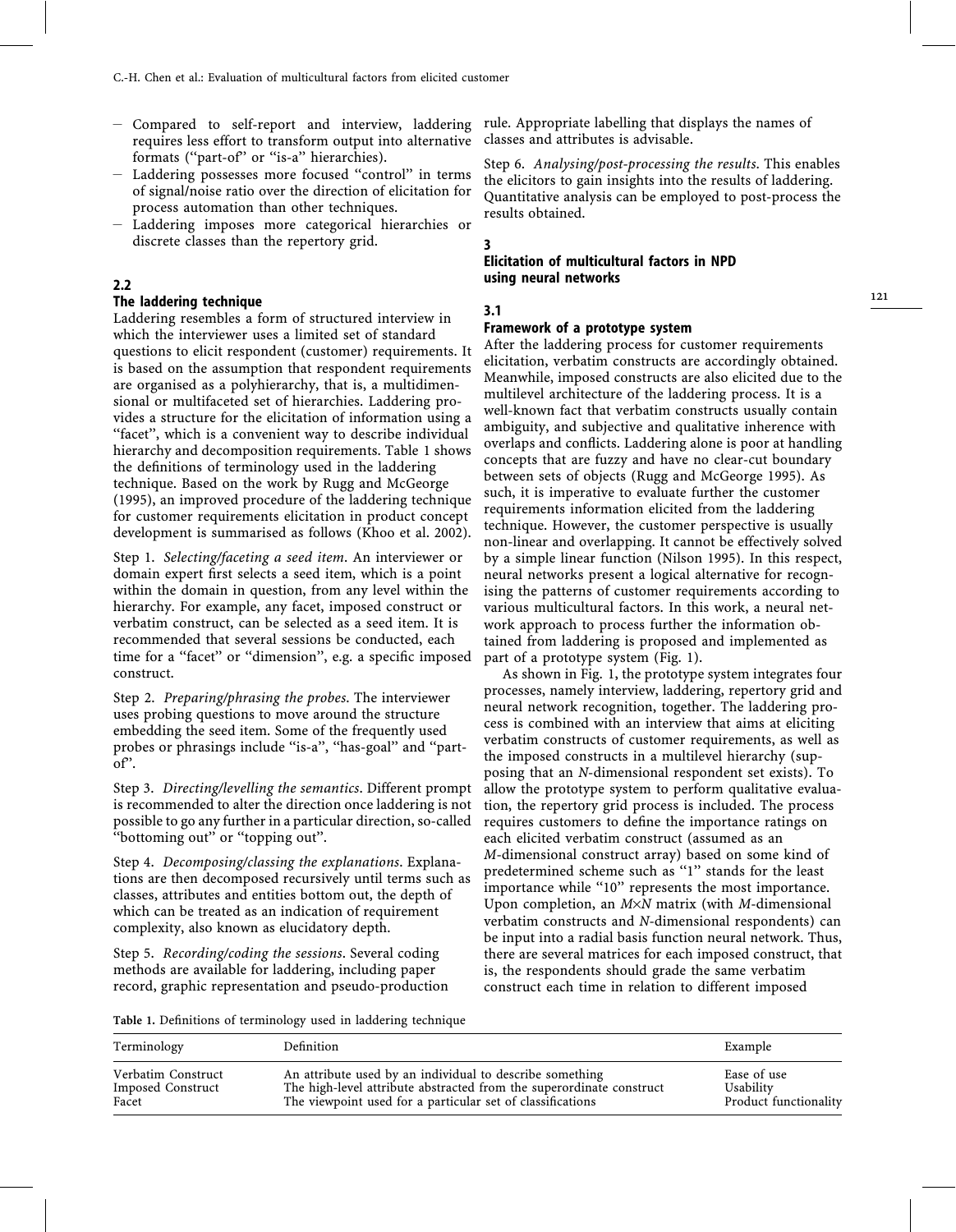

constructs. To satisfy the multicultural evaluation, the input matrices are rearranged according to such criteria as diverse nationality, gender and age to establish various engines for culture-difference pattern recognition. The output will be a 3-dimensional pattern with low, moderate and high level of the above-mentioned criteria of nationality, gender and age, respectively.

#### 3.2

#### The radial basis function neural network

Neural network has been proven to be one of the most effective artificial intelligence (AI) techniques for engineering applications, of which NPD, such as product concept development (Bahrami and Dagli 1994) and machine-part family formation (Malavé and Ramachandran 1994), is an important domain. Furthermore, researchers have paid more attentions to customer issues in product concept development such as customer segmentation (Chen et al. 2002) and marketing analysis (Chen et al. 2001). Compared with other techniques, the radial basis function (RBF) neural network algorithm is adopted because of the following advantages:

- The testing or classification results from a supervised neural network such as the RBF network can be controlled more accurately because of the predefined network training or learning rather than the automated organisation in unsupervised neural networks (Hassoun 1995).
- The RBF network can be used to handle fuzzy conditions because of its equivalence to the fuzzy inference system (FIS) (Roger and Sun 1993).
- The RBF network possesses simple input features, fast training and testing, and effective recognition results. Moreover, the trained network can easily be refined and updated by adding new inputs (Haykin 1999).

The customer feature of verbatim constructs (an  $M \times N$ matrix) is used as an input to an RBF network for customer requirements evaluation. The RBF neural network is a supervised neural network, which has three layers, namely the input layer, the hidden layer and the output

layer. In the RBF neural network, the mapping between the Fig. 1. Framework of a prototype system

input and hidden layers is non-linear, while mapping between the hidden and output layers is linear (Fig. 2). Mathematically, the RBF neural network can be expressed using Eq. 1 as follows (Haykin 1999).

$$
F(x) = \sum_{j=1}^{p} w_j \psi(||x - t_j||)
$$
 (1)

where **x** is a *n*-dimensional customer feature vector,  $F(\mathbf{x})$  is the network output and  $\psi(||\mathbf{x}-\mathbf{t}_i||)$  is a set of p radial basis functions with Euclidean distance  $||\mathbf{x}-\mathbf{t}_i||$  between the input vector **x** and the centre  $t_i$ .

The design of the RBF neural network can be viewed as a curve-fitting (approximation) problem in a highdimensional space. The learning process is equivalent to finding a hyper-plane in a multidimensional space that best fits the training data. The generalisation of the network is equivalent to the use of this multidimensional



Fig. 2. Schematic of the radial basis function (RBF) neural network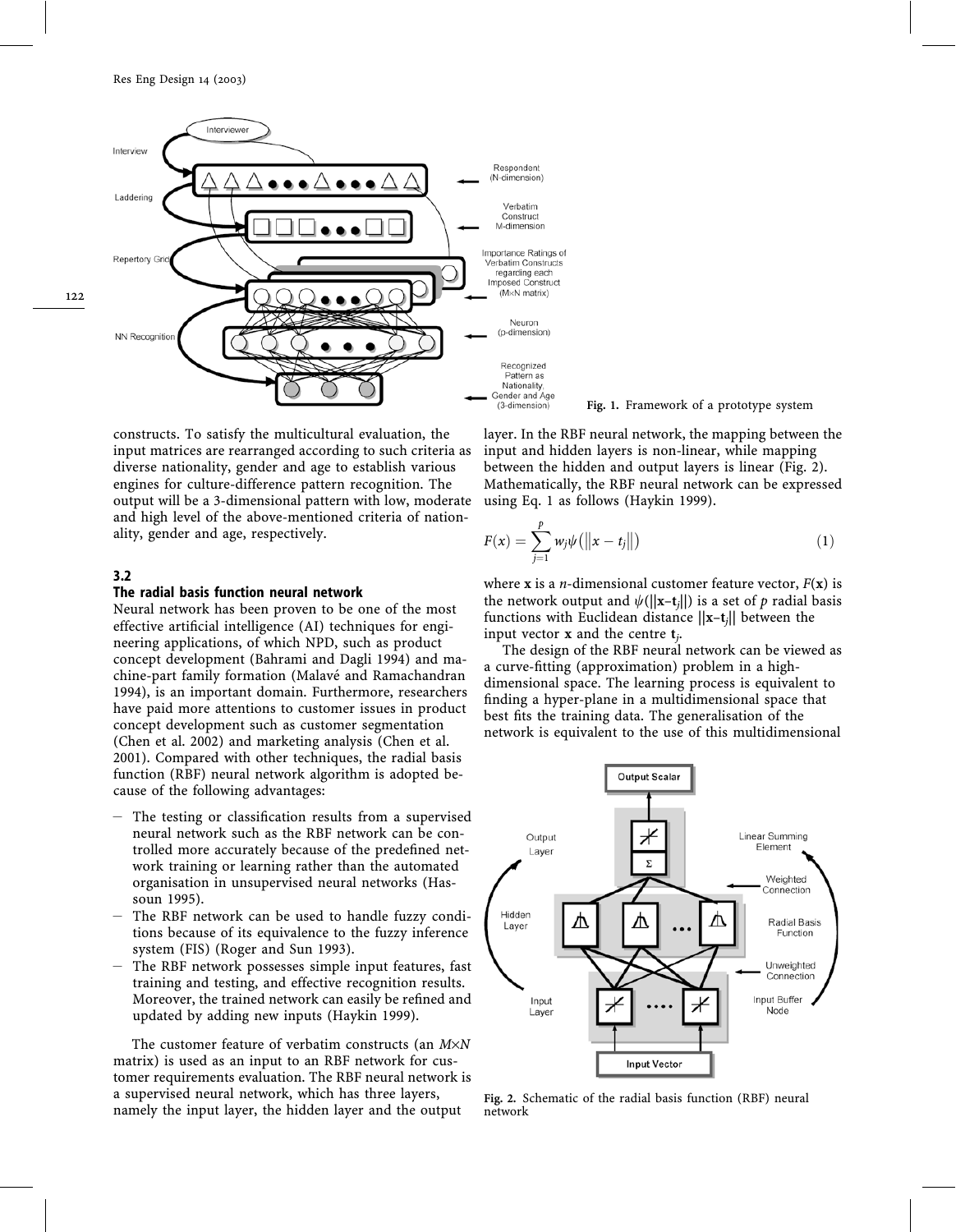surface to interpolate the test data. The mathematical justification for the RBF neural network is based on the pattern cast in the higher-dimensional space through a non-linear process that is more likely to be linearly separable (Hassoun 1995).

In the RBF neural network, different layers perform different tasks. It is therefore reasonable to separate the optimisation problem of the hidden and output layers of the networks by using different techniques and operating them at different time scales. According to how the centres of the radial basis function of the neural network are selected, a number of learning strategies have been used, e.g., supervised selection of centres such as the least-mean-square (LMS) algorithm, random selection of fixed centres such as the singular-value decomposition (SVD) algorithm and selforganised selection of centres such as the K-nearest-neighbour (KNN) rule (Haykin 1999). In this work, the weights and the centres of radial basis functions undergo supervised learning process using error-correction methods, which is commonly uses the LMS algorithm. The instantaneous value of the cost function is given by Eq. 2 as follows.

$$
\varepsilon = \frac{1}{2} \sum_{i=1}^{N} e_i^2 \tag{2}
$$

where N is the number of training samples and  $e_i$  is the error signal.

$$
e_i = d_i - F(x_i) = d_i - \sum_{j=1}^{p} w_j G(|x_i - t_j||_{c_j})
$$
\n(3)

where  $d_i$  is the desired response vector in the training set and G is a radial basis function matrix. The objective is to find the free parameters  $w_j$ ,  $\mathbf{t}_j$  and  $\Sigma_j^{-1}$  related to the normweighting matrix  $C_i$  so as to minimise  $\epsilon$ . In the minimisation process, the determination of  $w_i$  is a linear optimisation problem, whereas that of  $t_j$  as well as  $\Sigma_j^{-1}$  is non-linear.

#### 3.3 Specifying the RBF neural network

The RBF neural network possesses the capability of representing arbitrary functions. It converges quickly, which results in rapid training. The reliability of the output, such as low, moderate or high level of multicultural factors such as nationality, gender or age, generated by an RBF neural network may be affected by the features and the volume of data used for training as each imposed construct is represented by an  $M \times N$  training matrix of verbatim constructs. To assume that one kind of learning algorithm is better than another is inappropriate, since the optimal type of learning algorithm to adopt may vary depending on the pattern recognition problem and training data available (Hassoun 1995). As the RBF neural network is a kind of



Fig. 3. Graphic representation of laddering for mobile hand phone design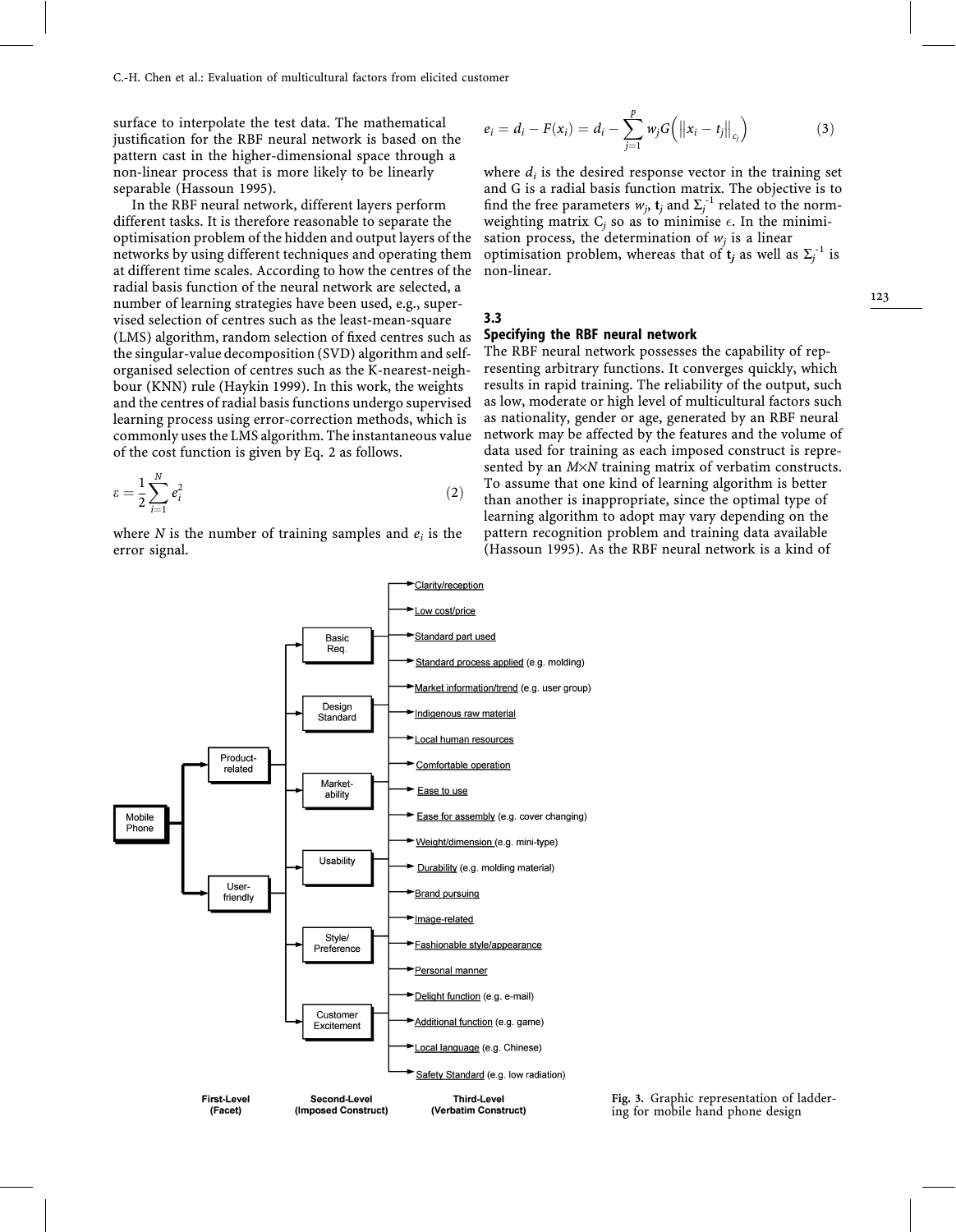supervised neural network, the pattern recognition training for output data in relation to input features proceeds under certain predetermined schemes or categories of levels for training. For example, a weak correlation between a pair of input (verbatim construct matrix) and output (the level of multicultural factors) is denoted as Pattern 0. In the same manner, a moderate correlation and a strong correlation can be denoted as Patterns 1 and 2 respectively. In addition, the training set from the respondents' ratings should be sufficient and effective, revealing that not only external respondents such as past and future customers are involved, but also internal respondents such as designers and domain experts are included.

The procedure of the RBF neural network learning and classification strategies can be summarised as follows: Step 1. Train the RBF neural network at each point using the LMS algorithm. The weights are updated according to Eq. 4 as follows.

$$
w_j(n+1) = w_j(n) + \eta \sum_{i=1}^{N} e_i(n) \exp \left( \frac{-\left\| x_i - t_j \right\|^2}{2\sigma^2} \right) \qquad (4)
$$

where  $\eta$  is the learning rate,  $\sigma$  is the smoothing factor  $(\sigma = 1$  in this study) and *n* is the epoch number and  $j = 1$ , 2,..., P.

Step 2. Evaluate the sum of square of errors (SSE) for the training set. The SSE is given by Eq. 5 as follows.

$$
SSE_{train} = \sum_{n} e_n^2 < \mu
$$
\n(5)

where  $e_n$  is the error of each training sample and  $\mu$  is the error target.

Step 3. Test the RBF network at the end of each training epoch, then ''freeze'' the weights and calculate the SSE of the test data set.

Step 4. Repeat Steps 1–3, until the end condition has been satisfied. The end condition is given by Eq. 6 as follows.

$$
SSE_{\text{test}} = \text{min} \text{ and } |e_i| < \theta \tag{6}
$$

where  $e_i$  is the error of each testing set. Initially, only the first condition (minimum  $SSE_{test}$ ) is used, however, in the learning process, it has been found that the  $SSE_{test}$  may reach a local minimum at the initial stage of learning where the sample error is still large. Therefore, the second condition is introduced. The threshold value of error criterion  $\theta$  is experimentally determined to be 0.1 or less (below this level, the global minimum of  $SSE_{test}$  can possibly be obtained).

Step 5. Classify the customer input data for pattern recognition of multicultural factors evaluation via the trained RBF network. With Eq. 7, according to the probability distribution of the classification thresholding (Zhang, 1993), the output pattern is instantiated (or fired) as desired response, viz. Pattern 0, 1 or 2, or uncertain.

$$
\begin{cases}\n\text{ fired} & \text{if } |e_k| < \delta \\
\text{uncertain} & \text{if } |e_k| \ge \delta\n\end{cases}
$$
\n(7)

where  $e_k$  is the classification error of the classification sample.



Fig. 4. Detailed architecture of the RBF network approach



I – Basic Requirements)

$$
e_k = d_m - F_k \tag{8}
$$

where  $d_m$  is the desired response vector, Pattern 0, 1, 2 when  $k = 1, 2, 3$  respectively,  $F_k$  is the actual classification output and  $\delta$  is the classification error threshold experimentally determined as 0.2.

#### 4

#### A case study on mobile hand phone design

#### 4.1

#### Laddering method for mobile hand phone design

This case study involved a mobile hand phone design, which was based on the assumption that the respondents have, more or less, some knowledge on a mobile hand phone, ignoring whether or not they have ever used it. A hierarchical structure is first established using the laddering technique by an interviewer (or elicitor). The interviewer first selected a seed item, for example, an imposed construct could be selected as a seed item. Subsequently, eighty (80) respondents divided into two groups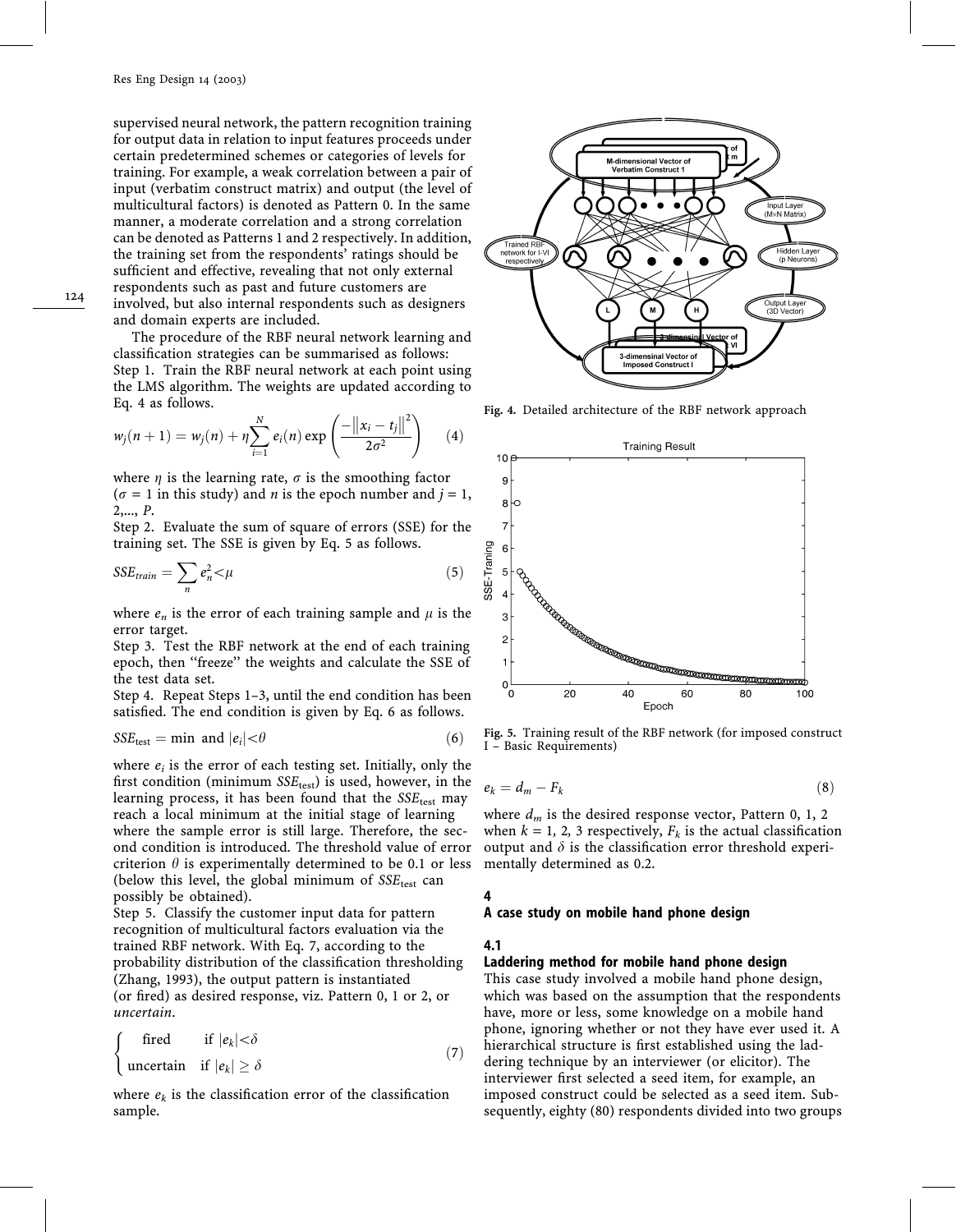Table 2. Learning and classification parameters of the RBF network

| Parameter                      | Value |
|--------------------------------|-------|
| Input Feature                  | 20    |
| Hidden Neuron                  | 30    |
| Output Pattern                 | 3     |
| Learning Rate                  | 0.05  |
| Initially Weight               | 0.01  |
| Training Error Target          | 0.05  |
| Testing Error Criterion        | 0.1   |
| Classification Error Threshold | 0.2   |

of different nationalities were chosen to contribute their verbatim constructs upon probes by an interviewer during a total of six sessions of laddering (each session using a specific seed item or imposed construct at one time). Each group consisted of twenty male and twenty female subjects. Furthermore, half of them are below 35 years old and the other half over 35 years old. After all the facets were

bottomed out, the respondents were asked to grade the elicited constructs using a repertory grid from "1" to "10" (from the least to the most importance). As an example, a customer rating of ''10'' should be graded to the Verbatim Construct ''Clarity/reception'' with respect to the Imposed Construct ''Basic Requirements'' if a respondent deemed it is extremely important. A predefined session of explosive repertory grid was, beforehand, conducted for the RBF neural network training, where the respondents were selected from both external and internal ones, to grade the verbatim input constructs in relation to each imposed output construct.

## 4.2

#### Results and discussions

Figure 3 illustrates the graphical representation of laddering for mobile hand phone design, where a three-level laddering structure was obtained, together with, six (6) imposed constructs in the second-level and twenty (20) verbatim constructs in the third-level elicited from two (2)



Fig. 6. Results of the RBF network classification based on nationality:  $(a) - (f)$  for output of the imposed construct  $I - IV$  $(I - Basic Requirements, II - Design$ Standard, III - Marketability, IV - Usability, V - Styles/Preferences, VI - Customer Excitements)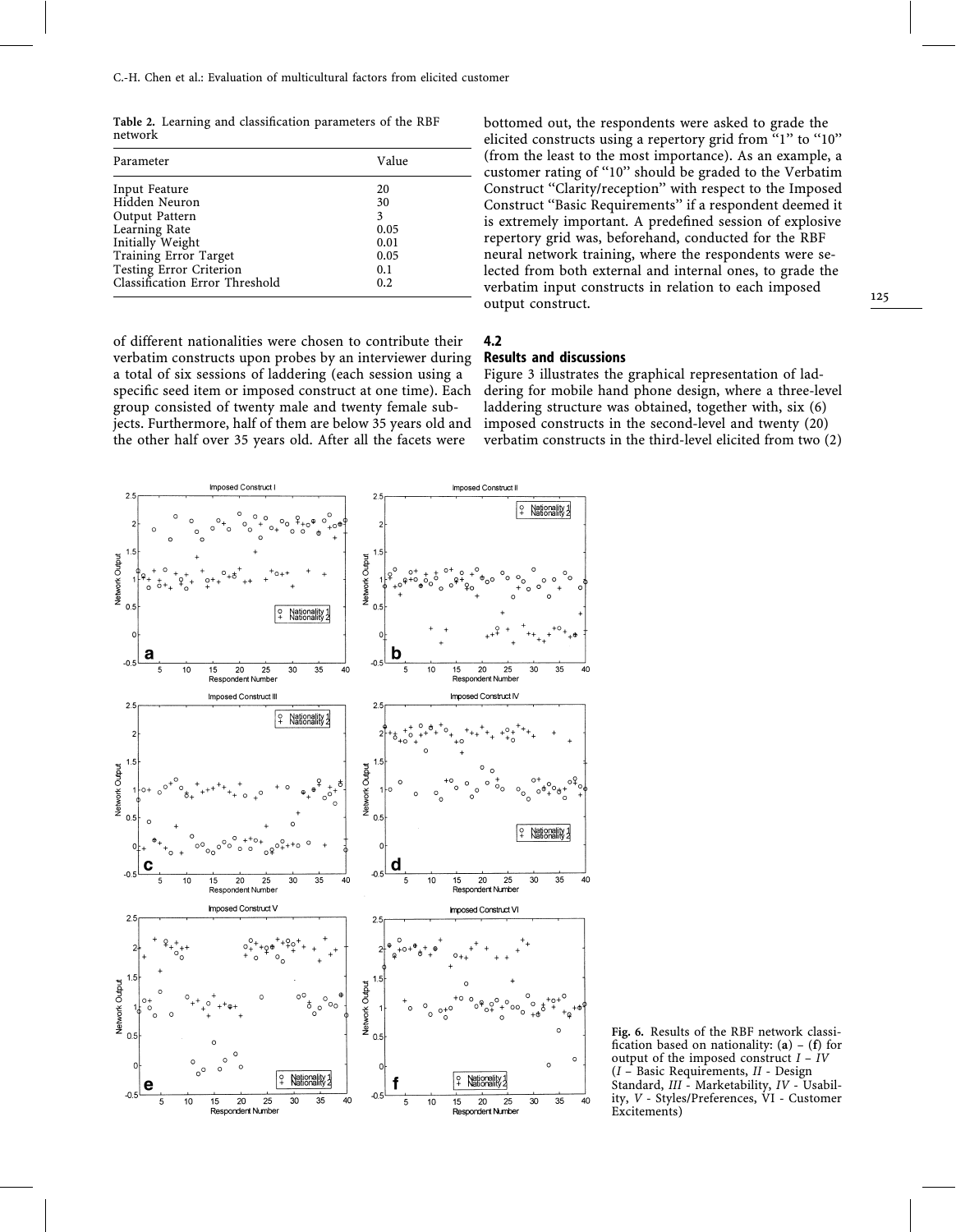

Fig. 7. Results of the RBF network classification based on gender:  $(a) - (f)$  for output of the imposed construct I–IV (I - Basic Requirements, II - Design Standard, III - Marketability, IV - Usability, V - Styles/Preferences, VI - Customer Excitements)

major facets in the first-level. The verbatim constructs used by the respondents contained:

- Objective ones such as the dimension of the mobile hand phone and subjective ones such as fashionable style.
- Observable ones such as good appearance and unobservable ones such as durability of the mobile hand phone.
- Concrete ones such as the material used and abstract ones such as ease of use.

It was observed that a large number of verbatim and imposed constructs elicited possess overlapping (highcommonality of distribution) facets. For example, Imposed Constructs ''Marketability'' and ''Usability'' are largely shared by both facets as ''Product-related'' and ''User-friendly'' during the laddering process. On the other aspects, the conflicts (adverse correlation) between verbatim constructs can also be detected. These include

delight functions versus low price; fashionable style versus ease of use; and small dimension versus good reception. For this purpose, it appears that artificial intelligence (AI) techniques such as neural networks provide an excellent means for the identification of multicultural factors through the recognition of different patterns, such as the diversities of nationality, gender or age.

In this work, the RBF network was employed after the respondents completed the repertory grid of verbatim constructs. The graded verbatim constructs were organised as a feature vector as inputs to the RBF network learning and for classification. For instance, if twenty (20) verbatim constructs are graded by forty (40) respondents, an input matrix of 20×40 dimensions will form the input features. The network's output will be the pattern of a specific imposed construct regarding those input features of verbatim constructs, namely low correlation (Pattern 0); moderate correlation (Pattern 1); and high correlation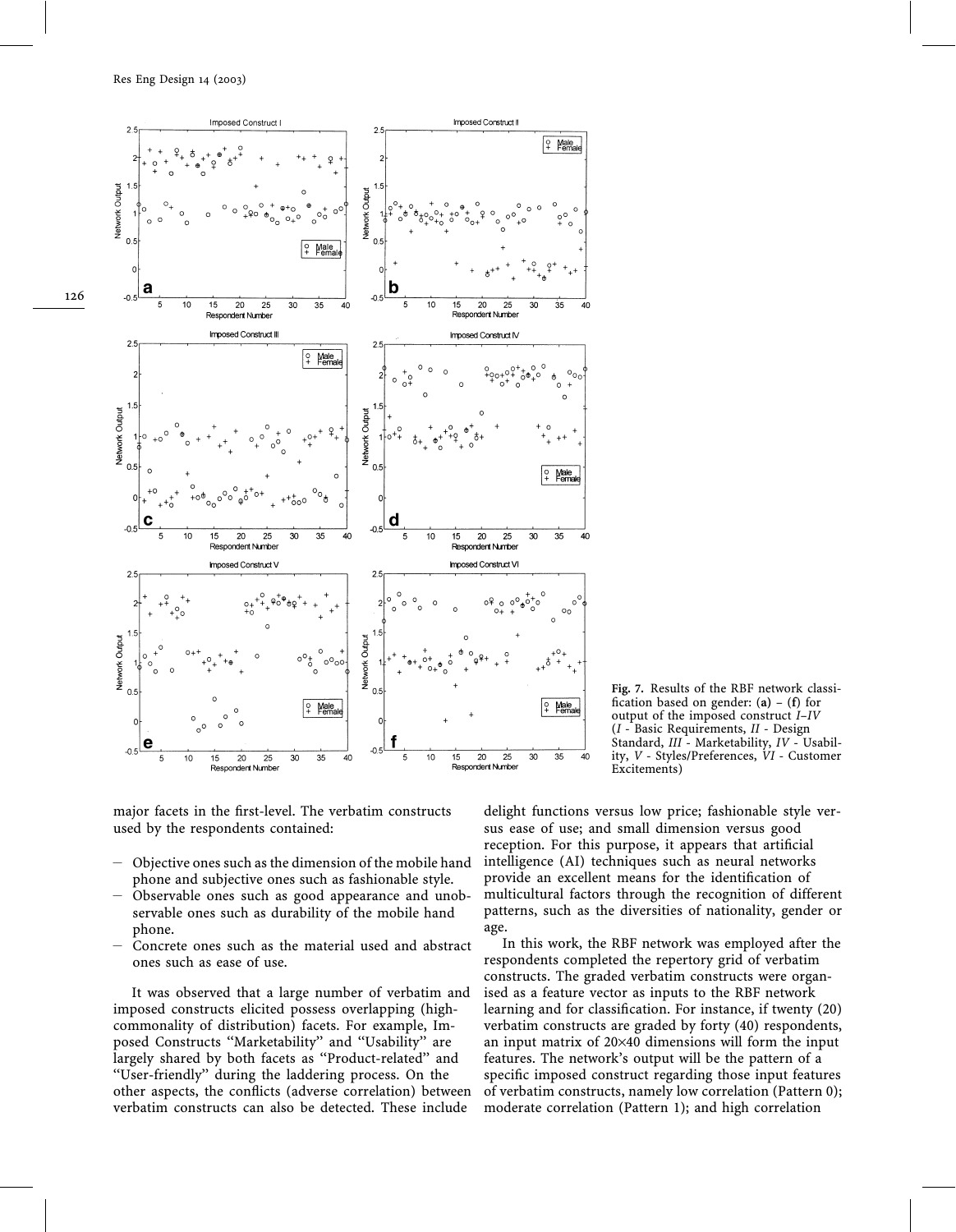

Fig. 8. Results of the RBF network classification based on age:  $(a) - (f)$  for output of the imposed construct I–IV  $(I -$ Basic Requirements,  $II -$ Design Standard, III - Marketability, IV - Usability, V - Styles/Preferences, VI - Customer Excitements)

| Imposed Construct         |                | Nationality 1 |                |           | Nationality 2  |    |               |           |  |
|---------------------------|----------------|---------------|----------------|-----------|----------------|----|---------------|-----------|--|
|                           | Output Pattern |               |                |           | Output Pattern |    |               |           |  |
|                           | 0              |               | $\mathfrak{D}$ | Uncertain | $\Omega$       |    | $\mathcal{D}$ | Uncertain |  |
| I - Basic Requirements    | 0              | 11            | 26             |           | 0              | 27 | 10            | 3         |  |
| II - Design Standard      | 3              | 35            | $\theta$       |           | 20             | 16 | $\Omega$      |           |  |
| III - Marketability       | 21             | 16            | $\theta$       |           | 15             | 22 | 0             |           |  |
| VI - Usability            | 0              | 27            | 10             |           | 0              | 9  | 28            |           |  |
| V - Styles/Preferences    | 7              | 19            | 11             |           | $\theta$       | 12 | 26            |           |  |
| VI – Customer Excitements | 2              | 2.7           | 8              | 3         | 0              | 18 | 20            | ጎ         |  |

(Pattern 2). The detailed architecture of this RBF network results of training and Table 2 lists the learning and approach is shown as Fig. 4.

Table 3. Statistical results based on nationality

As already mentioned, the RBF neural network should be first trained using a set of predefined 20×80 input matrices of verbatim constructs each for a specific imposed construct output. Fig. 5 shows an example of the

classification specifications of the RBF network. In this work, the classification scheme of the RBF neural network is dependent on the multicultural factors elicited from the output patterns using the verbatim constructs, which are organised in the form of input matrices gathered from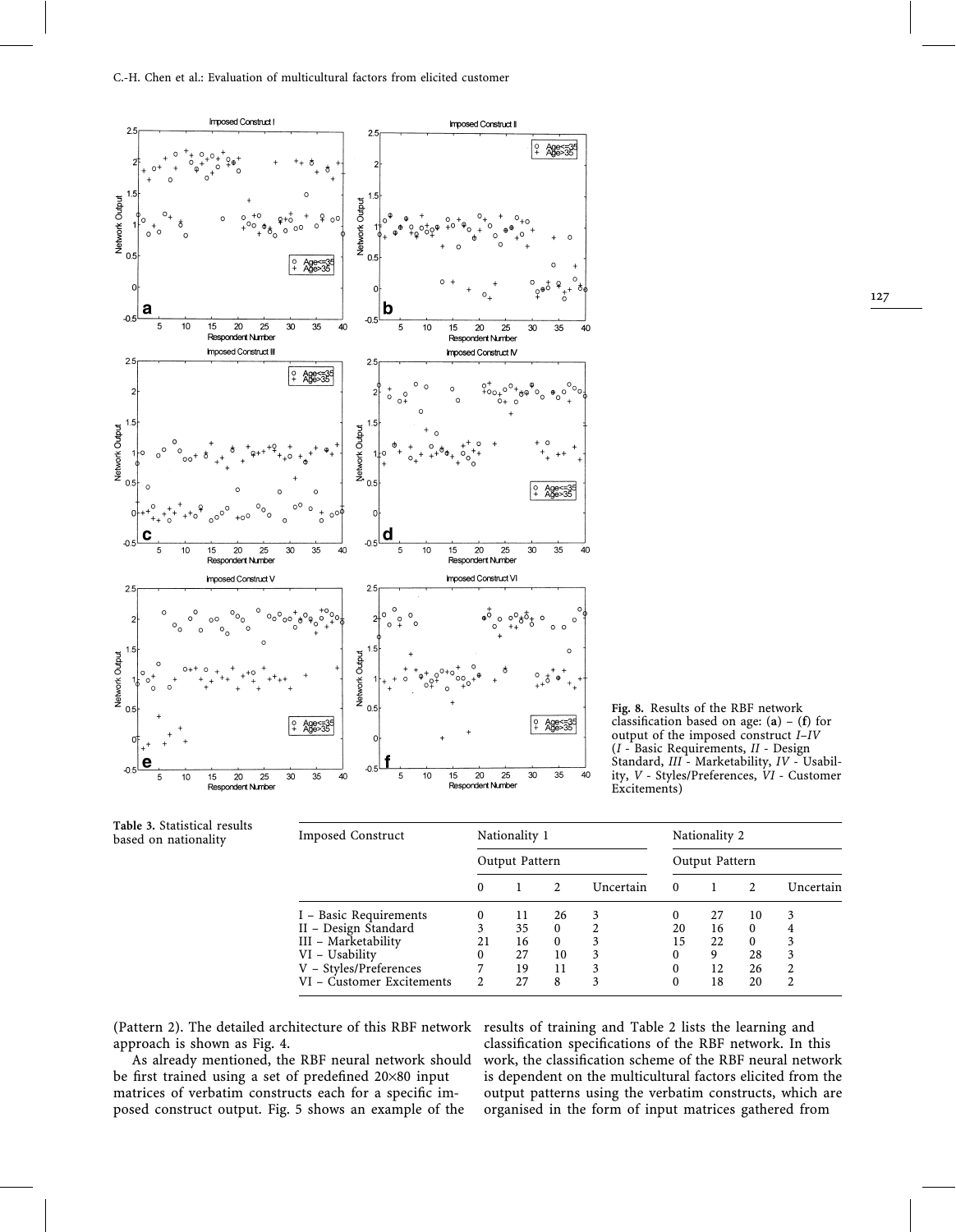Table 4. Statistical results based on gender

| <b>Imposed Construct</b>  | Male     |                |                     |                | Female               |    |                      |           |  |  |
|---------------------------|----------|----------------|---------------------|----------------|----------------------|----|----------------------|-----------|--|--|
|                           |          | Output Pattern |                     |                | Output Pattern       |    |                      |           |  |  |
|                           |          | 28             | $\mathfrak{D}$<br>9 | Uncertain<br>3 | $\Omega$<br>$\Omega$ |    | $\mathfrak{D}$<br>27 | Uncertain |  |  |
| I - Basic Requirements    | 0        |                |                     |                |                      | 10 |                      | 3         |  |  |
| II - Design Standard      |          | 34             | $\Omega$            |                | 19                   | 17 | 0                    |           |  |  |
| III - Marketability       | 18       | 20             | $\Omega$            | 2              | 0                    | 11 | 26                   | 3         |  |  |
| VI - Usability            | $^{(1)}$ | 11             | 26                  | 3              | 0                    | 25 | 12                   |           |  |  |
| V - Styles/Preferences    |          | 19             | 11                  | 3              | 0                    | 12 | 26                   |           |  |  |
| VI - Customer Excitements | 0        | 12             | 25                  | 3              | C                    | 33 | 3                    | 2         |  |  |

128

Table 5. Statistical results

| Table 5. Statistical results<br>based on age | Imposed Construct         | Age $\leq 35$ |                |              |           | Age $>35$      |    |          |           |
|----------------------------------------------|---------------------------|---------------|----------------|--------------|-----------|----------------|----|----------|-----------|
|                                              |                           |               | Output Pattern |              |           | Output Pattern |    |          |           |
|                                              |                           | 0             |                |              | Uncertain | $\theta$       |    |          | Uncertain |
|                                              | I - Basic Requirements    | 0             | 25             | 12           | 3         |                | 13 | 24       |           |
|                                              | II - Design Standard      |               | 26             | $\Omega$     |           | 12             | 25 | $\Omega$ |           |
|                                              | III - Marketability       | 21            | 15             | $\mathbf{0}$ | 4         | 15             | 23 | $\Omega$ |           |
|                                              | VI - Usability            |               | 11             | 26           | 3         |                | 25 | 12       | ٩         |
|                                              | V - Styles/Preferences    | 0             | 8              | 29           | 3         |                | 23 | 8        |           |
|                                              | VI - Customer Excitements | $\Omega$      | 19             | 19           |           |                | 26 | 9        | 3         |
|                                              |                           |               |                |              |           |                |    |          |           |

groups of respondents having different nationality, gender and age. It appears that the RBF neural network provides a powerful and fast means of uncovering the distribution pattern for customer requirements evaluation because:

- Only simple input matrices of graded verbatim constructs are needed. The speed of pre-processing of the input features can be improved.
- Reasonable output patterns, which are easy for subsequent statistical analysis, can be acquired.
- It involves only quantitative evaluation.

Figures 6, 7 and 8 show the classification results obtained from the RBF neural network based on nationality, gender and age, respectively. As previously mentioned, Eq. 7 in Sect. 3.3 shows that there are two diversities within the output patterns: one is selected from any of the three states (Pattern 0, 1 or 2); the other is uncertain due to the predefined threshold value. The results obtained are organised according to the three multicultural factors, namely nationality, gender and age in Tables 3, 4 and 5 respectively. Figure 9 shows the 3D graphical representations of the statistical results.

It appeared that the outputs under each nationality, gender and age grouping exhibited some kind of patterns: either Patterns 0 and 1 or Patterns 1 and 2 were instantiated for most imposed constructs. ''Uncertain pattern'', though not significantly prominent, was also observed in the distribution due to the probability distribution of the classification thresholding. Some form of similarities (commonality of distribution) can be observed between two different nationality, gender and age groups. For example, all the customer groups emphasised Imposed Constructs ''Basic Requirements'', ''Styles/Preferences'' and ''Customer Excitements'', because the majority of

output patterns was linked to Pattern 2 (high correlation) as well as Pattern 1 (moderate correlation). Hence, differences (adverse correlation) can still be spotted as different groups possessed different distribution patterns for some imposed constructs.

- It was detected from Figs. 6 and  $9(a)$  and Table 3 that Group 1 focused on ''Basic Requirements'' much more than Group 2, as 26 out of 40 responses in Group 1 were linked to Pattern 2 (high correlation) as compared to only 10 out of 40 in Group 2. As for Imposed Constructs ''Usability'', ''Styles/Preferences'' and ''Customer Excitement'', it is obvious that Group 2 paid more attention to them as more than half of the responses of each imposed construct are linked to Pattern 2 compared to about a quarter of the responses of each imposed construct from Group 1.
- In the same way, it was found from Figs. 7 and 9(b) and Table 4 that, in different gender groups, male respondents were more interested in ''Usability'' and ''Customer Excitement'' while female respondents were more concerned with ''Basic requirements'', ''Marketability'' as well as ''Styles/Preferences''.
- By the same token, it was observed from Figs. 8 and 9(c) and Table 5 that respondents below 35-year-old paid more attentions to ''Usability'' and ''Styles/Preferences'' whereas those who are over 35-year-old were more interested in features such as ''Basic Requirements''.

# 5

## **Conclusions**

A novel approach based on the laddering technique and the radial basis function (RBF) neural network has been investigated and implemented as a prototype system for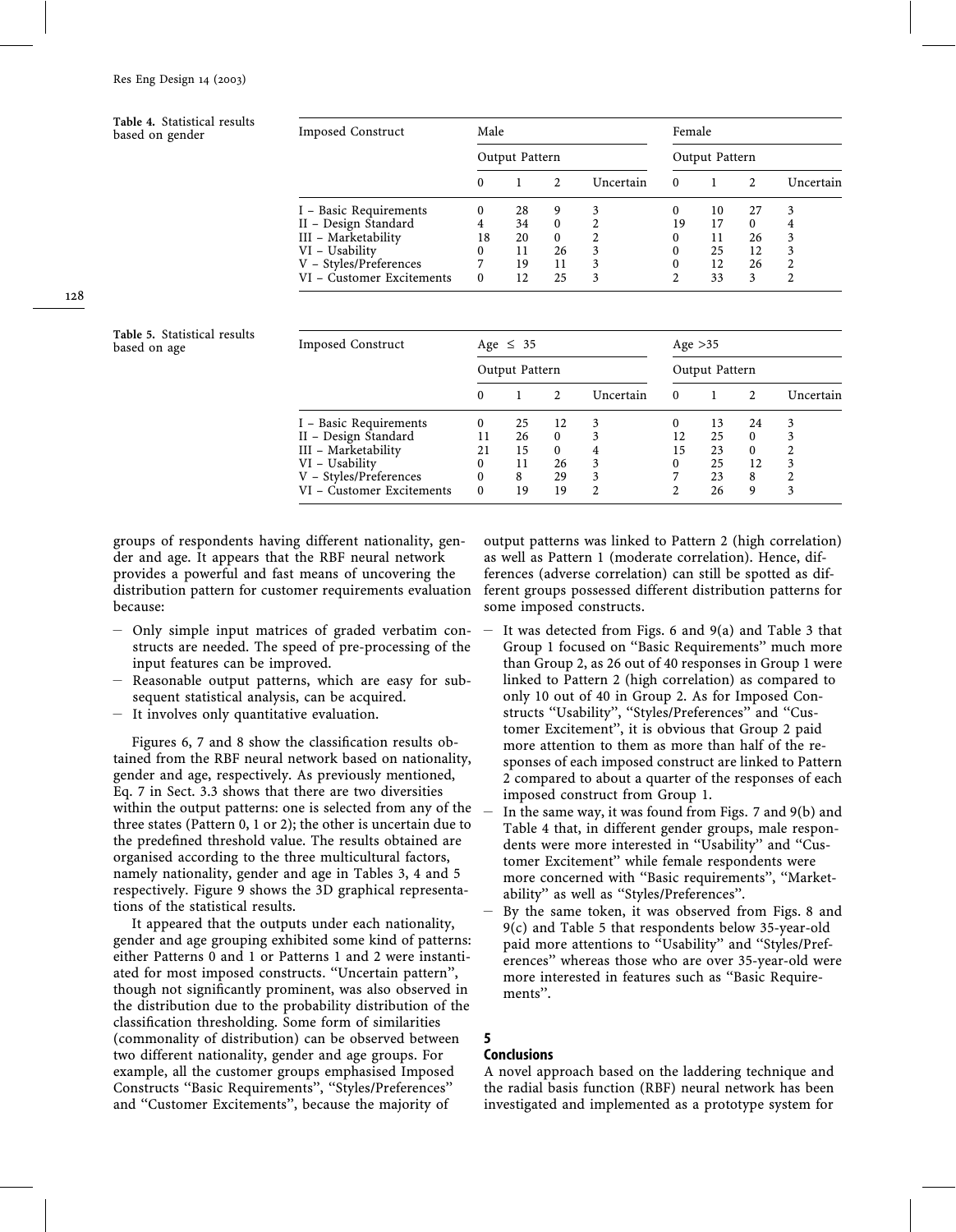

Fig. 9. Summary of statistical results: a, b and c for nationality, gender and age respectively (Imposed Construct I - Basic Requirements, II - Design Standard, III - Marketability, IV - Usability, V - Styles/Preferences, VI - Customer Excitement)

NPD. Based on such a prototype system, customer requirements are first elicited using a three-level hierarchical laddering technique. Subsequently, various verbatim and imposed constructs were obtained in relation to different facets. To overcome the qualitative nature of the imposed constructs and assess the effects of multicultural factors on them, an RBF neural network has been established to evaluate the imposed constructs quantitatively. The prototype system enables the similarity and difference between different respondent groups to be studied psychologically and computationally. More specifically, the advantages of employing both laddering and RBF network include:

- Compared with other knowledge or requirements acquisition techniques, laddering, which was originally developed from psychology, can systematically elicit the customer requirements due to its wider coverage of domain, less mean total time for elicitation and coding, and a more controllable process.
- As laddering alone cannot identify the uncertainty and fuzziness amongst customer requirements, the RBF network, which is theoretically equivalent to a fuzzy inference system, presents a logical alternative to integrate with the laddering technique during multicultural factor analysis. It can effectively recognise multicultural patterns due to its simple input features, fast network training, controllable network testing and classification, and easy network updating.

A case study on mobile hand phone design was used to illustrate performance of the prototype system. From the case study, the laddering technique has demonstrated its effectiveness in eliciting customer requirements in the early stages of NPD. The RBF neural network which requires simple input matrices of graded verbatim constructs provides an efficient means of evaluating the effects of multicultural factors in customer requirements statistically. It is envisaged that with the genuine voice of customers and the effects of multicultural factors on customer requirements identified, organisations can gain a competitive edge in NPD.

#### **References**

- Bahrami A, Dagli CH (1994) Concept design problem. In: Dagli CH (ed) Artificial neural networks for intelligent manufacturing. Chapman & Hall, London, pp 93–110
- Boose JH, Bradshaw JM (1988) Expertise transfer and complex problems: Using AQUINAS as a knowledge-acquisition workbench for knowledge based systems. In: Boose J and Gaines BR (eds) Knowledge-based systems – Volume 2: Knowledge acquisition tools for expert systems. Academic Press, New York, pp 39–64
- Burchill G, Fine CH (1997) Time versus market orientation in product concept development: Empirically-based theory generation. Management Science 43:465–478
- Chen CH, Khoo LP, Yan W (2001) Multicultural factors evaluation on elicited customer requirements for product concept development. Proceedings of the 16<sup>th</sup> International Conference on Production Research (ICPR-16), July 29 - August 3, Prague, Czech, 15p.
- Chen CH, Khoo LP, Yan W (2002) A customer-oriented strategy in product conceptualization based on laddering technique and ART2 neural network. The  $6<sup>th</sup>$  International Conference on Engineering Design & Automation, Maui, Hawaii, USA, pp 290– 295
- Corbridge C, Rugg G, Major NP, Shadbolt NR, Burton AM (1994) Laddering: Technological tool in knowledge acquisition. Knowledge Acquisition 6:315–341
- Devlin K (1999) InfoSense Turning information into knowledge. WH Freeman and Company, New York
- Elashmawi F, Harris PR (1993) Multiculture management: New skills for global success. Gulf Publishing Group, Houston, TX
- Fransella F, Bannister D (1977) A manual for repertory grid technique. Academic House, London
- Fung RYK, Popplewell K, Xie J (1998) An intelligent hybrid system for customer requirements analysis and product attribute targets determination. International Journal of Production Research 36:13–34
- Hassoun MH (1995) Fundamentals of artificial neural networks. MIT Press, MA.
- Haykin S (1999) Neural networks. Prentice Hall, New York